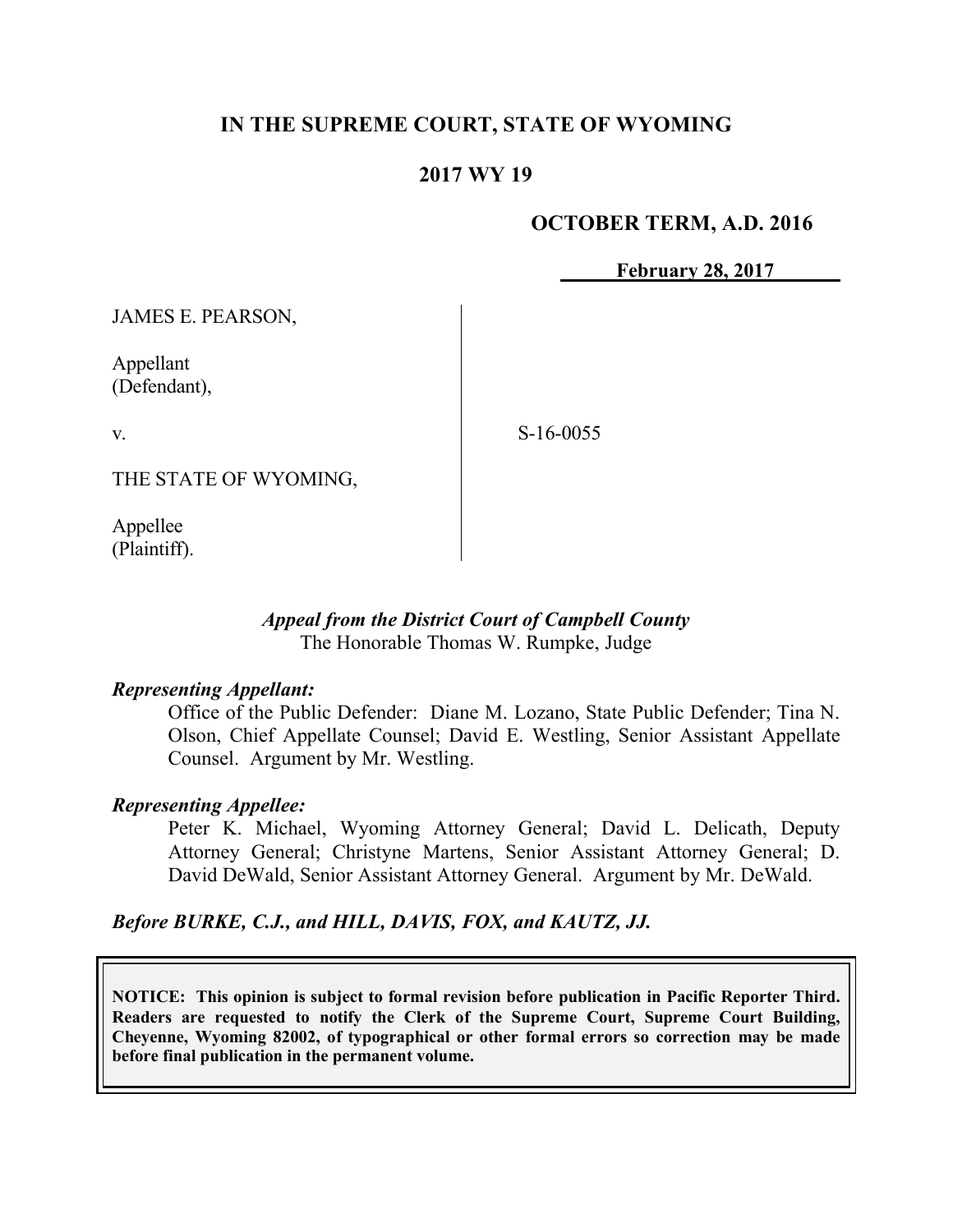**KAUTZ**, Justice.

[¶1] James E. Pearson was convicted after a jury trial of one count of aggravated arson and one count of attempted first degree murder for starting a fire in a motel hallway outside the victim's room. He claims the evidence was insufficient for the jury to conclude that he had the specific intent to kill the victim and that his due process rights were violated when the district court allowed the State to call a witness to testify after failing to timely disclose agreements between the witness and the State.

[¶2] We affirm.

### **ISSUES**

- [¶3] Mr. Pearson presents the following issues on appeal:
	- I. Did the trial court err when it failed to grant a motion for judgment of acquittal in regard to the charge of attempted first degree murder in that there was no evidence of a specific intent to kill a specified human being?
	- II. Did the [trial] court err by refusing to exclude a witness for whom prior plea agreements had not been disclosed despite demand for the same, thereby failing to address prosecutorial misconduct and the violation of Mr. Pearson's due process rights afforded by *Giglio v. United States* and *Brady v. Maryland?*

The State articulates similar issues, although phrased in greater detail.

### **FACTS**

[¶4] On September 6, 2014, Mr. Pearson traveled from Casper to Gillette, Wyoming to see Autumn Evans, with whom he had a sexual relationship. He picked her up from Room 315 at the Rodeway Inn and rented a room at the Super 8 Motel. Mr. Pearson drove an uncommon automobile, a pearl colored Chrysler 300 with a distinctive grill and rims. This unique vehicle was later identified at significant times and places around Gillette.

[¶5] Mr. Pearson gave Ms. Evans some methamphetamine and she was supposed to sell it to someone at a bar. She did not return from the bar, so Mr. Pearson went in looking for her and was told that she had not been there. He then attempted to locate her at the Super 8 and Rodeway Inn but did not find her. Ms. Evans was actually in Room 315 of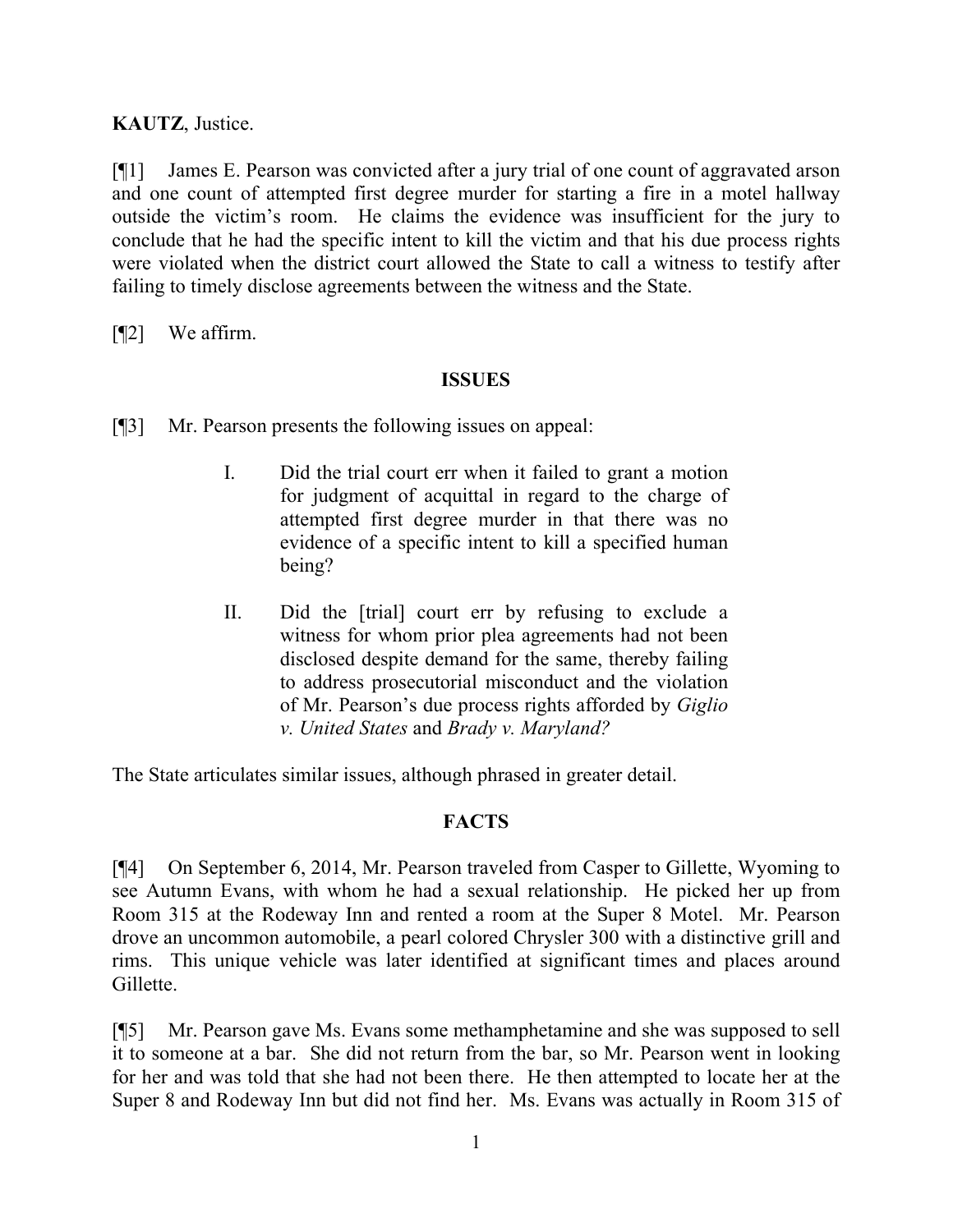the Rodeway Inn when he came to the door looking for her, but she instructed a man who was in the room with her, Cameron Means, to tell Mr. Pearson that she was not there. She hid on the floor behind the bed while Mr. Means spoke to Mr. Pearson. Mr. Pearson told Mr. Means he was looking for Ms. Evans because she needed to pay for the methamphetamine.

[¶6] At approximately 1:09 a.m. on September 7, 2014, Mr. Pearson purchased gasoline. A car consistent with his was seen on video surveillance cameras near the Rodeway Inn at approximately 1:24 a.m. Jolene Boos testified that she was outside the motel smoking when Mr. Pearson pulled up in his car and got out. He was carrying an object that she could not see very well and asked if "Autumn was home." Ms. Boos did not respond to his question. Mr. Pearson entered the motel, and shortly thereafter, she saw him look down at her from the third floor stairwell window. Ms. Boos testified that she could not remember the exact time she saw Mr. Pearson, but within half an hour after seeing him, she heard "some commotion." She looked out and saw that someone had jumped out of a window and landed on top of a vehicle. She then realized the motel was on fire. The fire was reported at approximately 1:38 a.m.

[¶7] The third floor of the motel was badly damaged. Ms. Evans was not injured in the fire, but her boyfriend, Jeremy Duncan, suffered very serious injuries when he fell or jumped from the third floor. Other occupants of the motel were also injured in the fire. Fire investigators determined that the fire had been set deliberately outside of Room 315 using gasoline as an accelerant. A patrol car video camera and cell phone location records indicated that Mr. Pearson left town just before the fire was reported.

[¶8] The State charged Mr. Pearson with one count of aggravated arson and one count of attempted first degree murder of Ms. Evans. His jury trial began on Monday, August 17, 2015, and ended on August 20, 2015. The Friday before trial, the State entered into an agreement with Cameron Means giving him immunity from prosecution for any narcotics-related crimes he would reveal during his testimony. At 6:30 a.m. on the first day of trial, the prosecutor notified defense counsel of the immunity agreement and a plea agreement with Mr. Means in a different case. Defense counsel objected, claiming that, under *Brady v. Maryland,* 373 U.S. 83, 83 S. Ct. 1194, 10 L. Ed. 2d 215 (1963) and *Giglio v. United States*, 405 U.S. 150, 154, 92 S. Ct. 763, 766, 31 L. Ed. 2d 104 (1972), the State should be prohibited from calling Mr. Means to testify because it had violated Mr. Pearson's right to due process by not disclosing the agreements sooner.

[¶9] The district court expressed concern over the late notification, but ultimately allowed Mr. Means to testify. It determined that the State had not violated *Brady* and *Giglio* because the defense would have the opportunity to use the information about Mr. Means' agreements with the State at trial. The jury returned guilty verdicts on both counts, and the district court sentenced Mr. Pearson to serve twenty-four to twenty-eight years in prison on the aggravated arson conviction and life without the possibility of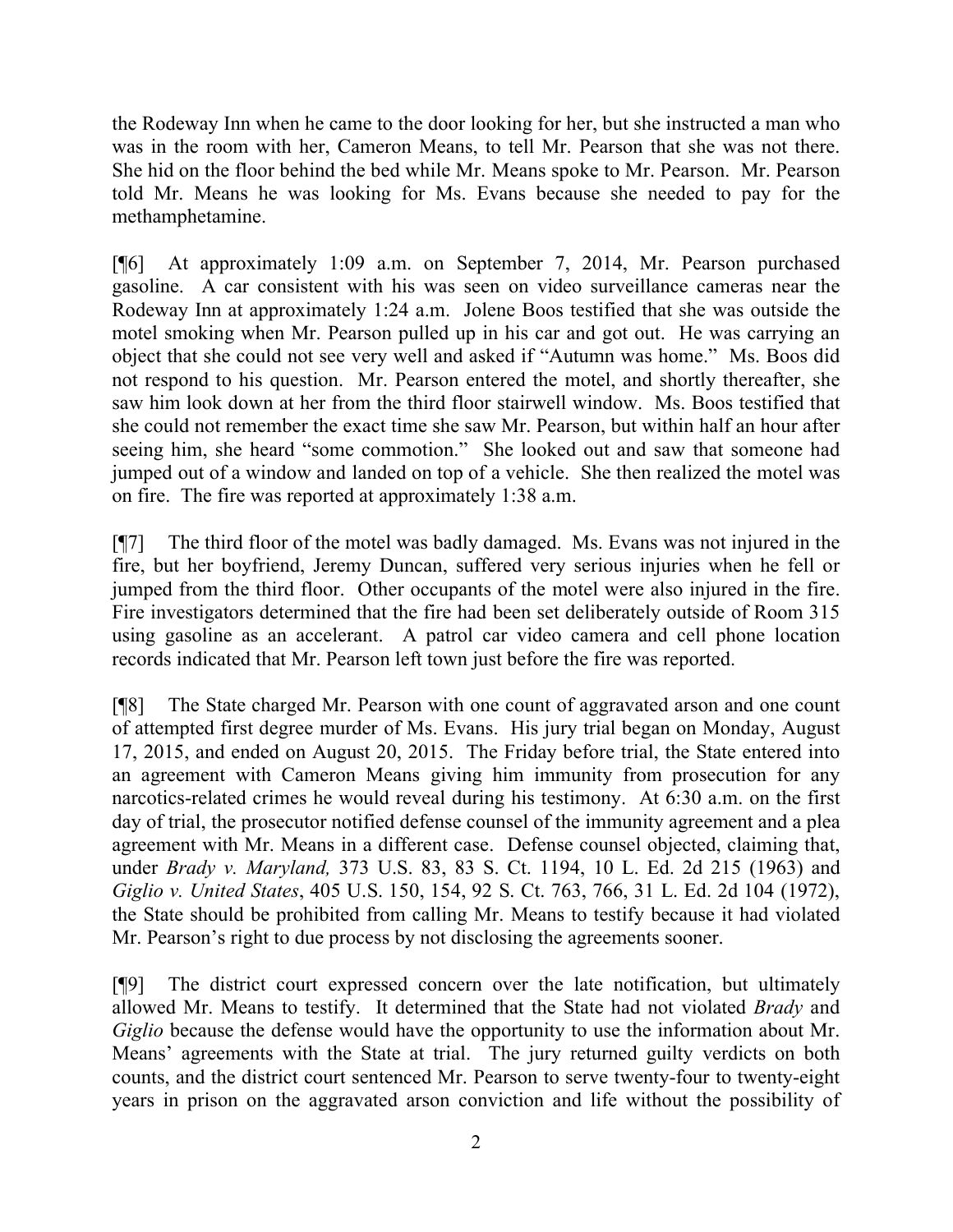parole on the attempted first degree murder conviction. He filed a timely notice of appeal.

## **DISCUSSION**

### *1. Sufficiency of the Evidence on Attempted First Degree Murder*

[¶10] Mr. Pearson claims the district court should have granted his motion for judgment of acquittal on the attempted first degree murder charge because there was insufficient evidence that he specifically intended to kill Ms. Evans.

> In reviewing the denial of a motion for judgment of acquittal, we examine and accept as true the evidence of the prosecution together with all logical and reasonable inferences to be drawn therefrom, leaving out entirely the evidence of the defendant in conflict therewith.

> A motion for judgment of acquittal is to be granted only when the evidence is such that a reasonable juror must have a reasonable doubt as to the existence of any of the essential elements of the crime. Or, stated another way, if there is [sufficient] evidence to sustain a conviction of the crime, the motion should not be granted. This standard applies whether the supporting evidence is direct or circumstantial.

*Butcher v. State,* 2005 WY 146, ¶ 11, 123 P.3d 543, 548 (Wyo. 2005).

*Bruce v. State,* 2015 WY 46, ¶ 52, 346 P.3d 909, 926 (Wyo. 2015). In other words, "[o]ur duty is to determine whether a quorum of reasonable and rational individuals would, or even could, have come to the same result as the jury actually did." *Wilkerson v. State,* 2014 WY 136, ¶ 28, 336 P.3d 1188, 1200 (Wyo. 2014) (citations omitted).

[¶11] Mr. Pearson was convicted of attempted first degree murder. Wyo. Stat. Ann. § 6- 2-101 (LexisNexis 2015) defines first degree murder, in relevant part, as: "(a) Whoever purposely and with premeditated malice . . . kills any human being is guilty of murder in the first degree." Wyo. Stat. Ann. § 6-1-301 (LexisNexis 2015) defines attempt, for our purposes, as:

(a) A person is guilty of an attempt to commit a crime if:

(i) With the intent to commit the crime, he does any act which is a substantial step towards commission of the crime.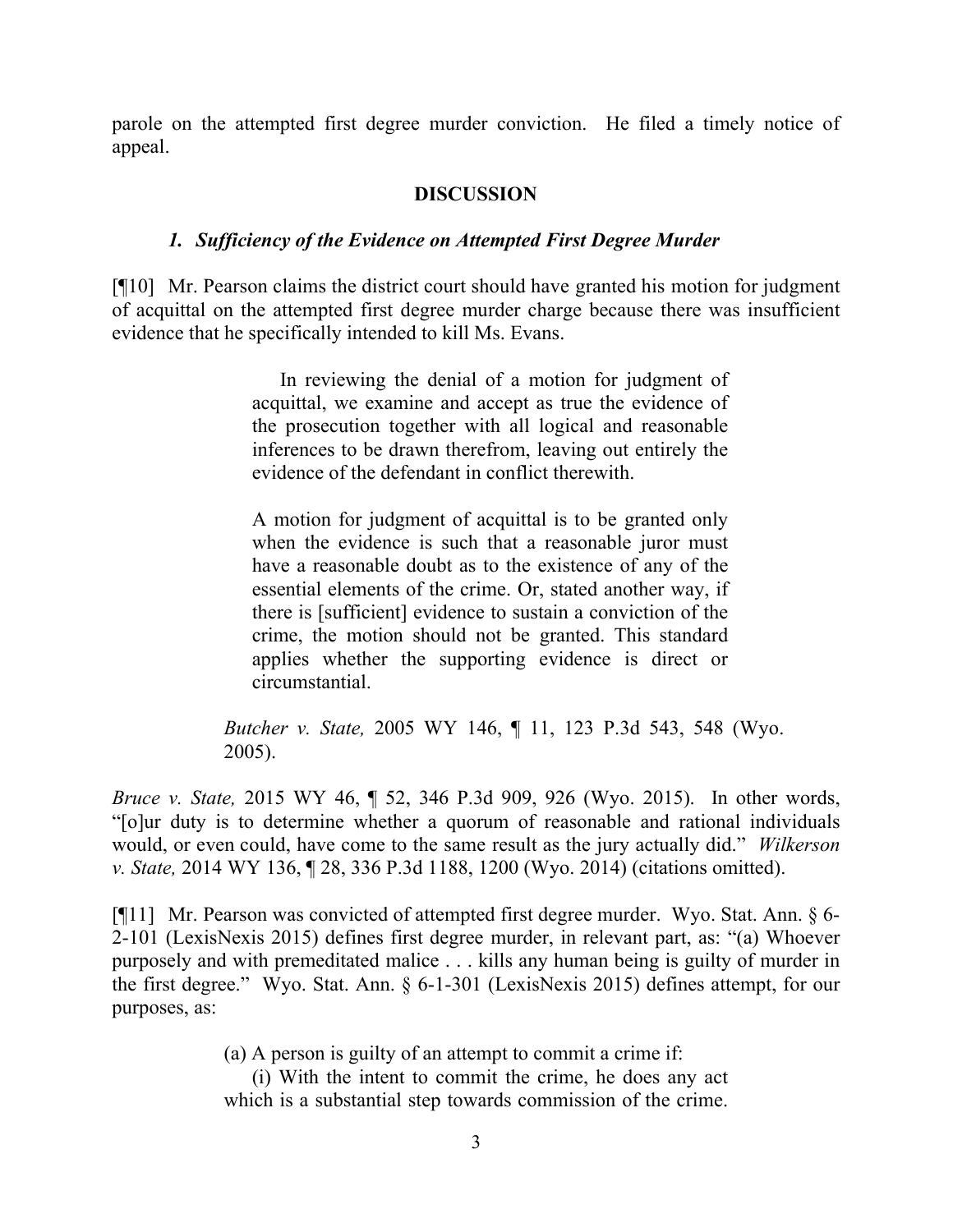A "substantial step" is conduct which is strongly corroborative of the firmness of the person's intention to complete the commission of the crime[.]

[¶12] The district court instructed the jury as follows:

# **JURY INSTRUCTION NO. 16**

- 1. On or about the  $7<sup>th</sup>$  day of September, 2014,
- 2. In Campbell County, Wyoming,
- 3. The Defendant, James E. Pearson,
- 4. Purposely,

- 5. With premeditated malice, attempted to kill a human being, Autumn Evans,
- 6. With the intent to commit the crime of Murder in the First Degree, and
- 7. Did an act which was a substantial step toward commission [of] the crime of First Degree Murder.

# **JURY INSTRUCTION NO. 19**

Whoever purposely and with premeditated malice kills any human being is guilty of murder in the first degree.

[¶13] The court further instructed the jury that "'purposely' means intentionally" and "'[p]remeditated malice' means that the Defendant thought about and considered the idea of killing before the act which caused death was committed, and that the act which caused death was done with intent to kill and without legal justification or excuse." As to the attempt aspect of the crime, the district court instructed the jury consistent with  $\S$  6-1-301(a)(i) that "a 'substantial step' is conduct which is strongly corroborative of the firmness of the person's intention to complete the commission of the crime."

[¶14] Mr. Pearson does not contest the jury instructions and admits that setting the fire was a substantial step toward commission of attempted first degree murder. He claims, however, that there was insufficient evidence that he acted with specific intent to kill Ms. Evans. Relying on *Elfbrandt v. Russell*, 397 P.2d 944 (Ariz. 1964),<sup>1</sup> Mr. Pearson asserts that evidence of the "substantial step" (starting the fire) cannot be used to establish that he specifically intended to kill Ms. Evans.

<sup>&</sup>lt;sup>1</sup> The United States Supreme Court reversed the Arizona Supreme Court's decision on other grounds in *Elfbrandt v. Russell,* 384 U.S. 11, 86 S. Ct. 1238, 16 L. Ed. 2d 321 (1966).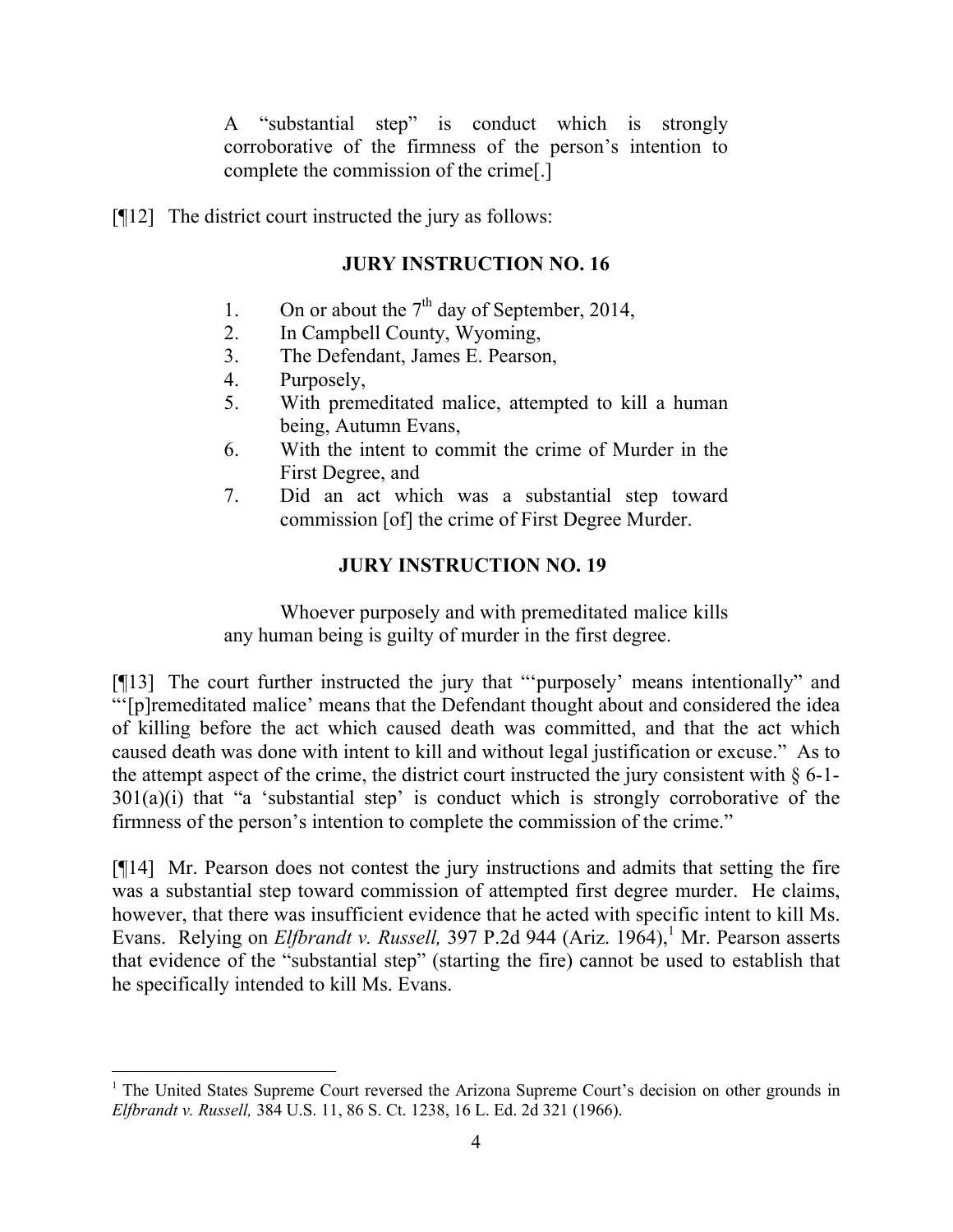[¶15] *Elfbrandt* presented an unusual factual and procedural scenario. Ms. Elfbrandt was a public school teacher and she refused to take a statutorily required "loyalty oath" promising not to knowingly or willfully engage in actions in an attempt to overthrow the government by force or violence, be a member of an organization with that purpose, or be a member of the communist party. The commission of any prohibited act after taking the oath was a felony. *Id.* at 946-47. In determining whether the statute was constitutional, the Arizona Supreme Court stated that the crime of committing or aiding in the commission of an act in an attempt to overthrow the government could only be accomplished if the defendant had the specific intent to overthrow and committed an overt act in furtherance of that objective. *Id.* at 947-48. *Elfbrandt* stated:

> The overt act or the aiding therein must be with actual intent to accomplish the result forbidden, *State v. Mandel*, 78 Ariz. 226, 278 P.2d 413, and a specific intent to overthrow [the government] must exist. **It must be an intent in fact which cannot be implied or presumed and must be proved by evidence or facts other than those establishing the overt act.** Cf. *People v. Snyder*, 15 Cal.2d 706, 104 P.2d 639.

*Id.* at 948 (emphasis added). Mr. Pearson apparently interprets the emphasized language to mean that none of the evidence of the substantial step (arson) can be used to establish his specific intent to kill Ms. Evans.

[¶16] The Arizona Supreme Court did not actually apply the statement in *Elfbrandt*  because it was not presented with a challenge to the sufficiency of the evidence to support a conviction for an attempted crime. The Arizona court did not present any logical analysis or practical examples to support its statement that evidence of an actor's substantial step (overt act) taken as part of an attempt to commit a crime cannot also be evidence of the actor's intent. We can think of no such logic or examples. Practically, one is left to wonder how to separate the overt act evidence from the specific intent evidence. An Arizona court of appeals seemed to grapple with that exact question in *State v. Lenahan,* 471 P.2d 748, 752 (Ariz. Ct. App. 1970), overruled on other grounds by *State v. Sample,* 489 P.2d 44 (Ariz. 1971):

> The Arizona rule as to attempted crimes is clear. An attempt must be proven as to both the overt act and the intent. And the intent must be proven by evidence of facts other than those of the overt act. *Elfbrandt v. Russell*, 97 Ariz. 140, 397 P.2d 944 (1964). **Just what other facts there might be is the question.**

(emphasis added). It proceeded to consider the entire factual scenario (including the evidence of the overt act of shooting the victim) in determining whether there was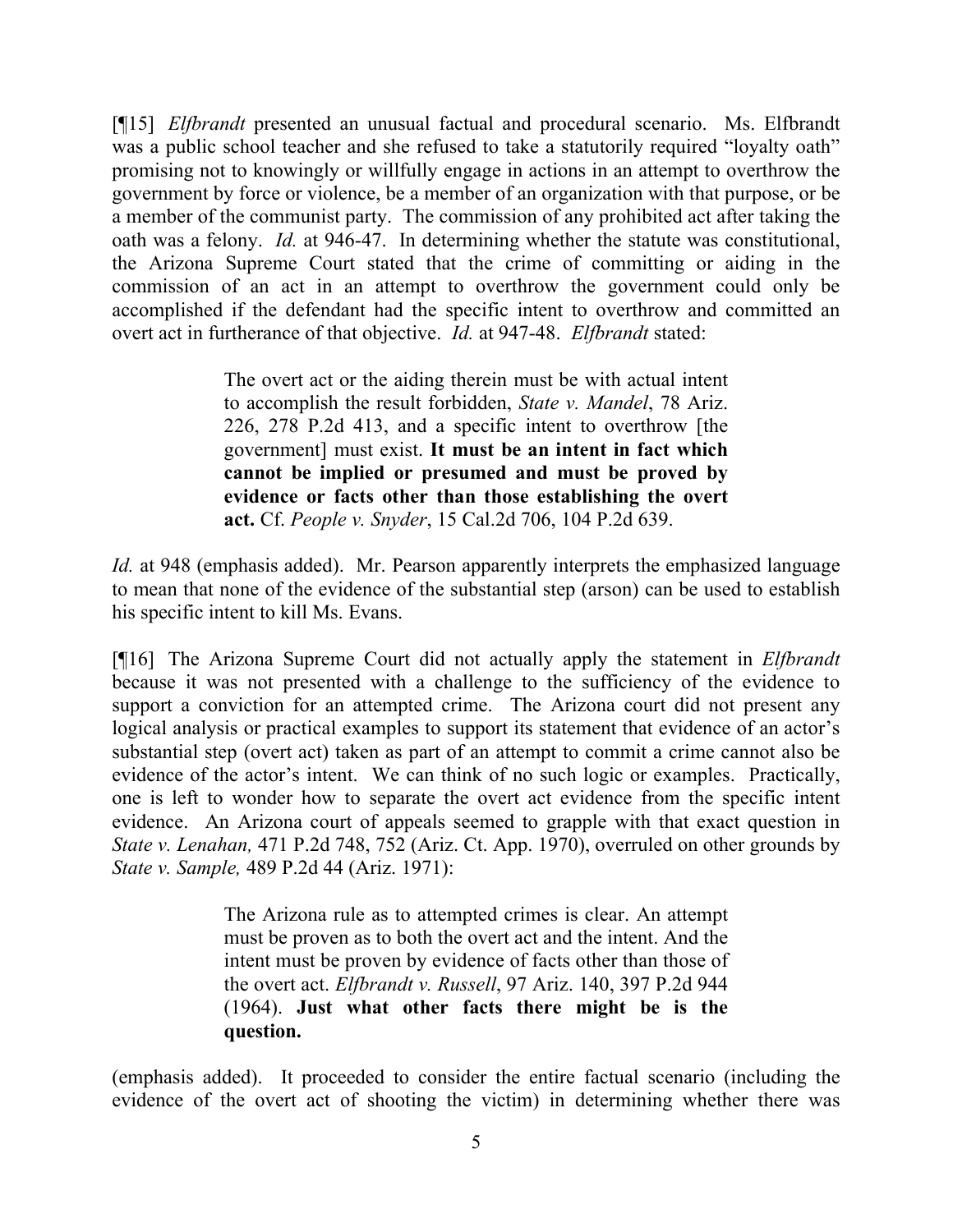sufficient evidence that the defendant acted with the specific intent to kill. The appellate court endorsed the trial court's statement that the defendant's "overt acts with a gun indicat[ed] that she had the intent to kill." *Id.* at 753.

[¶17] Furthermore, the California case cited by *Elfbrandt* does not say that evidence of the overt act cannot be used to establish the defendant's specific intent. *People v. Snyder,*  104 P.2d 639, 639 (Cal. 1940), stated that the trial court erred by instructing the jury in an attempted murder case "that a person is presumed to intend to do that which he voluntarily and wil[l]fully does in fact do, and is also presumed to intend all the natural, probable and usual consequences of his acts." The California court held that, in order to convict on the charge of attempted murder, the state had to prove the defendant acted with the specific intent to kill and its burden could not be fulfilled with a presumption. *Id.* at 639-40.

[¶18] We read that portion of *Snyder* to mean that a specific intent crime cannot be proven with a general intent standard.<sup>2</sup> We have said essentially the same thing:

> In *Fuller* [*v. State,* 568 P.2d 900, 903–904 (Wyo. 1977) ], we explained that, although the law presumes an individual to generally intend the natural consequences of his actions, it will not presume that he specifically intended any particular consequence. That is, a mere showing that certain conduct occurred which produced a particular result is legally sufficient to establish the actor's general intent. Thus, we explained that the bare fact of assaultive behavior will not give rise to a *presumption* that an assailant had the specific intent to cause any particular harm.

*Garcia v. State,* 777 P.2d 1091, 1095 (Wyo. 1989) (emphasis in original). *See also Leavitt v. State,* 2011 WY 11, ¶ 10, 245 P.3d 831, 833 (Wyo. 2011).

[¶19] In this case, there is no concern that the jury applied an improper presumption to find that Mr. Pearson intended to kill Ms. Evans. The district court did not instruct the jury on the general intent standard or that it should presume that Mr. Pearson harbored the specific intent to kill Ms. Evans if it found that he set the fire. Instead, it properly instructed the jury that, in order to find Mr. Pearson guilty of attempted first degree murder, the State had to prove that Mr. Pearson committed an act which was a substantial step toward commission of the crime of first degree murder and he intended to kill Ms. Evans.

l

<sup>2</sup> This decision should not be read as approving other aspects of *Snyder*. In particular, we offer no opinion on the court's ruling that the erroneous instruction could not be cured by other proper instructions in the jury charge. *Id*. at 640-41.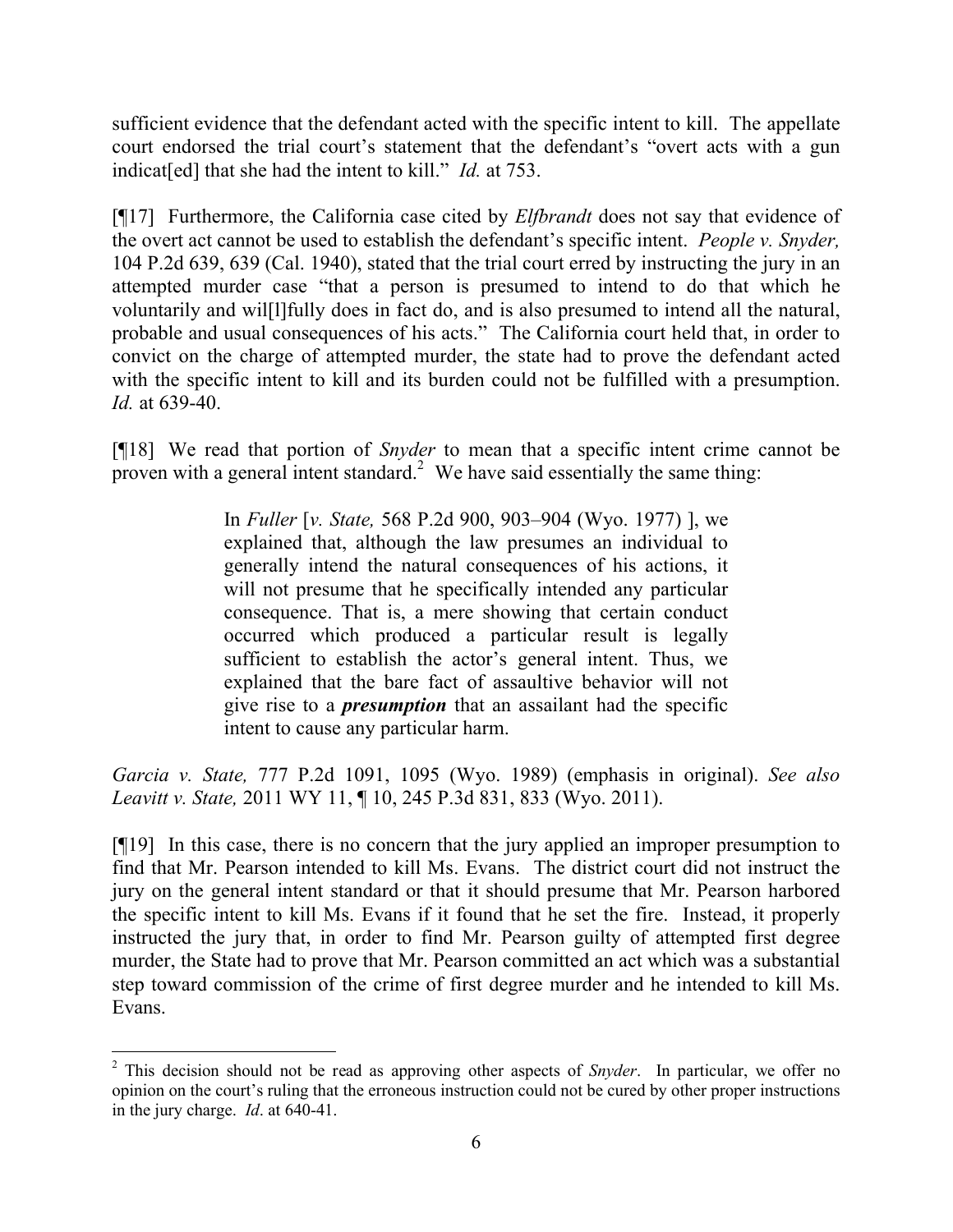[¶20] Our statutes and precedent explain the relationship between the specific intent and substantial step elements of attempt. Although both elements must be proven to find a defendant guilty of attempted first degree murder, they are related. In fact, the purpose of requiring proof of a substantial step is to show that the defendant engaged in conduct which showed the firmness of his intention to complete the crime. *See* § 6-1-301; *Gentilini v. State,* 2010 WY 74, ¶ 11, 231 P.3d 1280, 1283-84 (Wyo. 2010) (describing a substantial step as "an act in furtherance of the intent to commit a crime."). Given the relationship between the elements, it would make no sense to require separate evidence of each.

¶21] We have also recognized the importance of the context of a defendant's actions in determining his intent.

> [S]pecific intent may be properly proven by reasonable inferences from the character of such acts and their surrounding circumstances. In particular, the specifics of a defendant's conduct and other circumstantial evidence may permit the jury to infer that he acted with the specific intent to cause [the prohibited result].

*Garcia,* 777 P.2d at 1095 (citations and emphasis omitted.) *See also Leavitt,* ¶ 11, 245 P.3d at 833 (stating "[t]he State may prove specific intent by permissible means of inference from circumstantial evidence."). Wyoming's law is consistent with many other jurisdictions, which hold that "an intent to commit murder may be inferred . . . from the character of the assault, the use of a deadly weapon, and other circumstances." Jeffrey F. Ghent, *What Constitutes Attempted Murder*, 54 A.L.R.3d 612, § 12[a] (1973, 2017).

[¶22] In *Ken v. State,* 2011 WY 167, ¶¶ 20-22, 267 P.3d 567, 572-73 (Wyo. 2011), we reviewed the evidence of the circumstances surrounding Mr. Ken's act of shooting at the victim to determine whether there was sufficient evidence for the jury to find him guilty of attempted first degree murder. We ruled:

> Accepting this evidence as true, and refraining from substituting our judgment for that of the jury, we conclude the jury reasonably could have concluded that Mr. Ken was angry, retrieved the gun and purposely aimed it at Mr. Menard. The jury also could reasonably have concluded that Mr. Ken fired the gun at Mr. Menard twice with the intent of killing him but, in the excitement of the moment, missed his target and hit the apartments off to the right of Mr. Menard.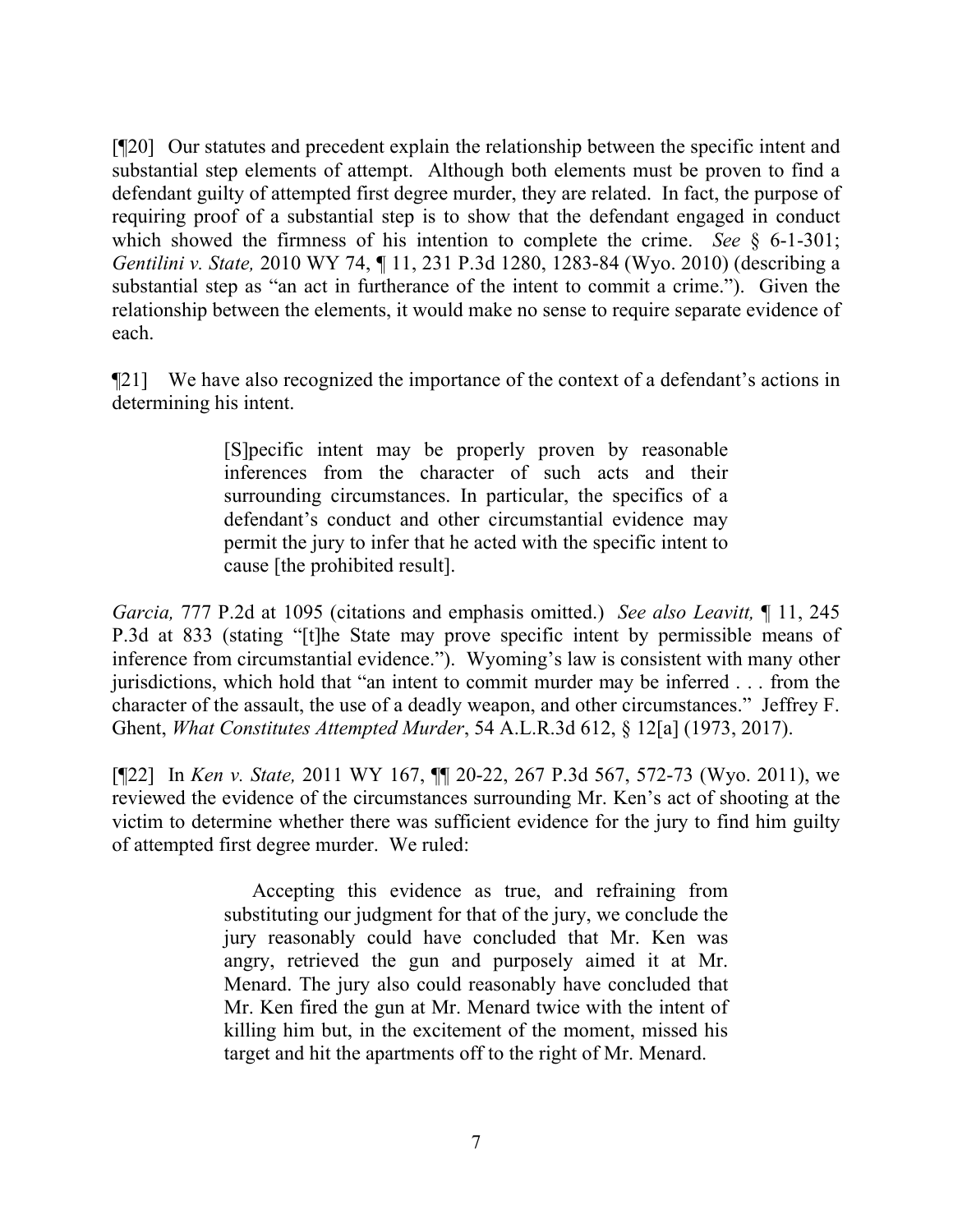*Id.*,  $\sim$  22, 267 P.3d at 573. This analysis clearly shows that the actual assaultive behavior (aiming and shooting the gun) was both evidence of a substantial step and Mr. Ken's specific intent to kill.

[¶23] *Mattern v. State,* 2007 WY 24, ¶ 33, 151 P.3d 1116, 1130 (Wyo. 2007) also shows the close relationship between the defendant's specific intent to kill and his conduct in furtherance of that intention:

> The final question is whether the State presented evidence about the nature of the act, itself, to sustain a jury conclusion that the appellant deliberately intended to kill Snow. . . .[I]t was not unreasonable for the jury to conclude in this case that the manner in which the gun was used, when combined with all the other evidence, was sufficient. The appellant, with gun in hand, chased Snow up the stairs and back into the house. He then reached around Abeyta, who was attempting to block his entrance, pointed the gun in the direction Snow was fleeing, and pulled the trigger.

*See also Gentilini*, ¶¶ 12-13, 231 P.3d at 1284 (considering evidence of substantial step and specific intent together); *Johnson v. State,* 2015 WY 118, ¶¶ 22-24, 356 P.3d 767, 773 (Wyo. 2015) (considering, in an attempted first degree murder case, evidence of circumstances of assault in determining whether the requisite intent had been proven).

[¶24] With these principles in mind, we turn to the evidence presented in this case. Mr. Pearson does not challenge the jury's conclusion that he set the fire but claims the evidence did not demonstrate that he intended to kill Ms. Evans. Ms. Evans died of unrelated causes before Mr. Pearson's trial; therefore, the State was unable to present her testimony about that night. Mr. Pearson argues that, on the evidence presented, the jury could not have reasonably found that he specifically intended to kill Ms. Evans because he did not threaten her and, unlike in other attempted murder cases, he did not use a deadly weapon. While threats and use of a deadly weapon are certainly evidence that can show the defendant had the specific intent to kill, neither is mandatory. *See, e.g*., *Gentilini,* ¶ 13, 231 P.3d at 1284 (defendant threatened to kill the victim); *Ken*, ¶¶ 20-22, 267 P.3d at 572-73 (defendant fired a gun at the victim). Instead, as we said earlier, the totality of the circumstances is considered in determining whether the State proved the specific intent element of the crime. We conclude that the trial evidence, when viewed in the light most favorable to the jury's verdict, establishes that Mr. Pearson intended to kill Ms. Evans when he set the fire.

[¶25] On the evening of September 6, 2014, Mr. Pearson picked Ms. Evans up from the Rodeway Inn, and they went to the Super 8, where they rented a room. Mr. Pearson told the police that he gave Ms. Evans some methamphetamine and she was supposed to go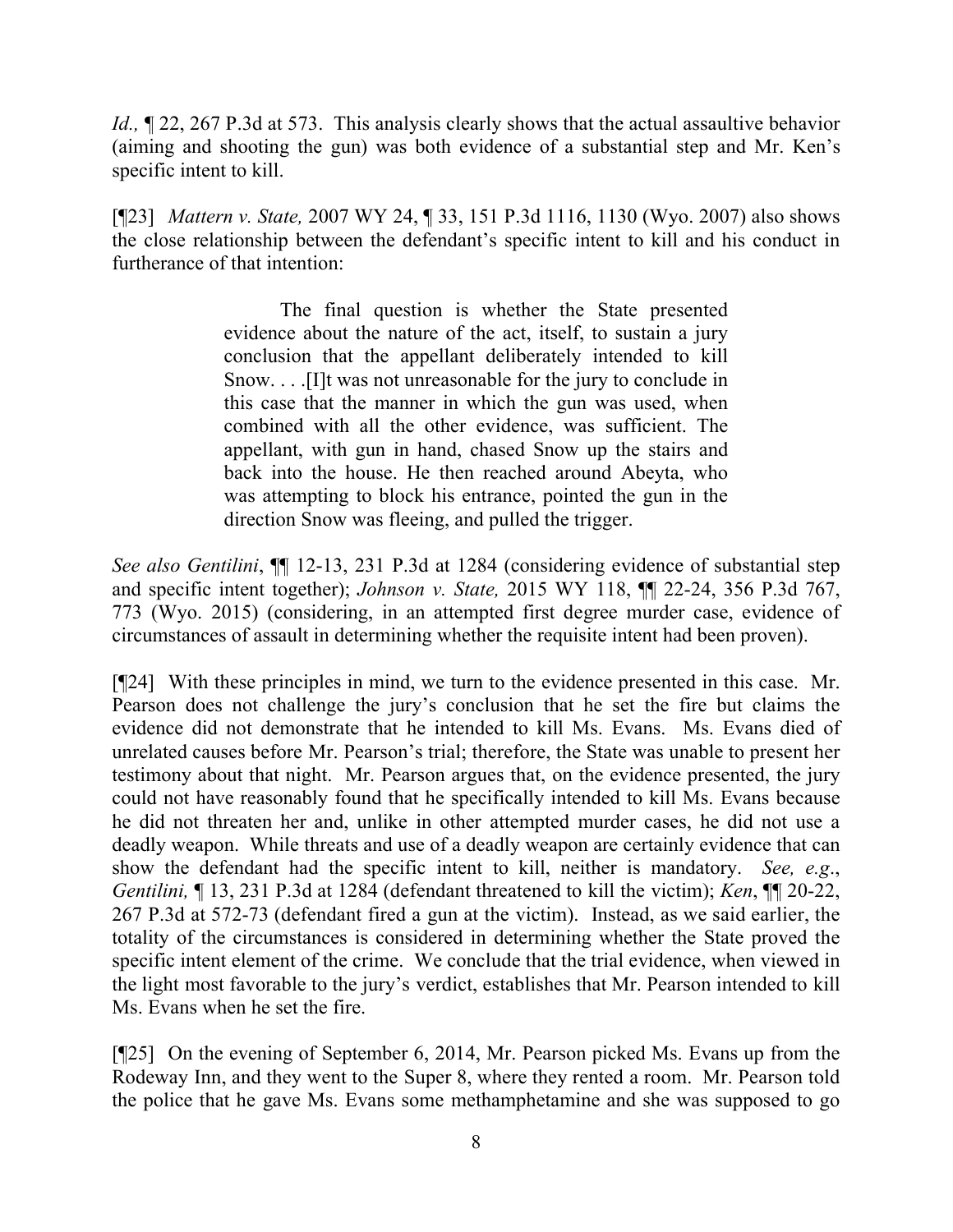into a bar to try to sell it, but she did not return with the drugs or money. He wanted to be paid for the methamphetamine and searched for her at the Super 8 and Room 315 at the Rodeway Inn, where he knew she had been staying.

[¶26] Cameron Means testified that he was in Room 315 when Mr. Pearson came to the door looking for Ms. Evans. He answered the door and told Mr. Pearson that Ms. Evans was not there, even though she was hiding on the floor behind the bed. Although he was polite, Mr. Pearson was agitated and tried to look over Mr. Means into the room. Another witness testified that Mr. Pearson appeared frantic during his search for Ms. Evans. He told police that he was angry because Ms. Evans had stolen methamphetamine from him.

[¶27] Video surveillance and a gas receipt showed that, at approximately 1:09 a.m. on September 7, 2014, Mr. Pearson purchased gasoline. Jolene Boos testified that she was outside the back door of the Rodeway Inn shortly before the fire started and saw Mr. Pearson drive into the motel parking lot and park. Surveillance video confirmed that a car matching the description of Mr. Pearson's was near the Rodeway Inn at 1:24 a.m. He got out of the car carrying a "reddish orange" object that Ms. Boos could not fully see and asked her whether "Autumn was home." He went into the motel and looked down at Ms. Boos from the third floor stairwell window. The fire was reported at approximately 1:38 a.m.

[¶28] During the fire investigation, law enforcement recovered a burnt metal fuel can from the hallway outside of Ms. Evans' room. A dog trained to detect accelerants positively identified several burned areas containing accelerant traces on the third floor. Chemical testing on one sample retrieved from the area confirmed the presence of gasoline. The fire investigators determined that the fire had been deliberately set just outside Room 315, where Mr. Pearson knew Ms. Evans had been staying.

[¶29] Ms. Evans' room was on the third floor of the motel and, because the fire was directly outside of her room, there was no safe means of egress. In addition, the fire was set at a time when people are generally assumed to be sleeping and less able to protect themselves against the danger of a fire. The third floor of the motel suffered extensive damage, and, although Ms. Evans was not injured, other occupants of the motel, including her boyfriend who shared the room, were. Surveillance cameras and cell phone location records showed that Mr. Pearson left Gillette just before the fire was reported.

[¶30] Other jurisdictions have upheld attempted first degree murder convictions based upon arson. *See* Jeffrey F. Ghent, *What Constitutes Attempted Murder*, 54 A.L.R.3d 612, § 29 and cases cited therein. In *State v. Abdullah,* 348 P.3d 1 (Idaho 2015), the Idaho Supreme Court upheld the defendant's convictions for three counts of attempted first degree murder because he set fire to a dwelling with three children sleeping inside. In *Abdullah,* like in this case, there was no evidence that the defendant used a deadly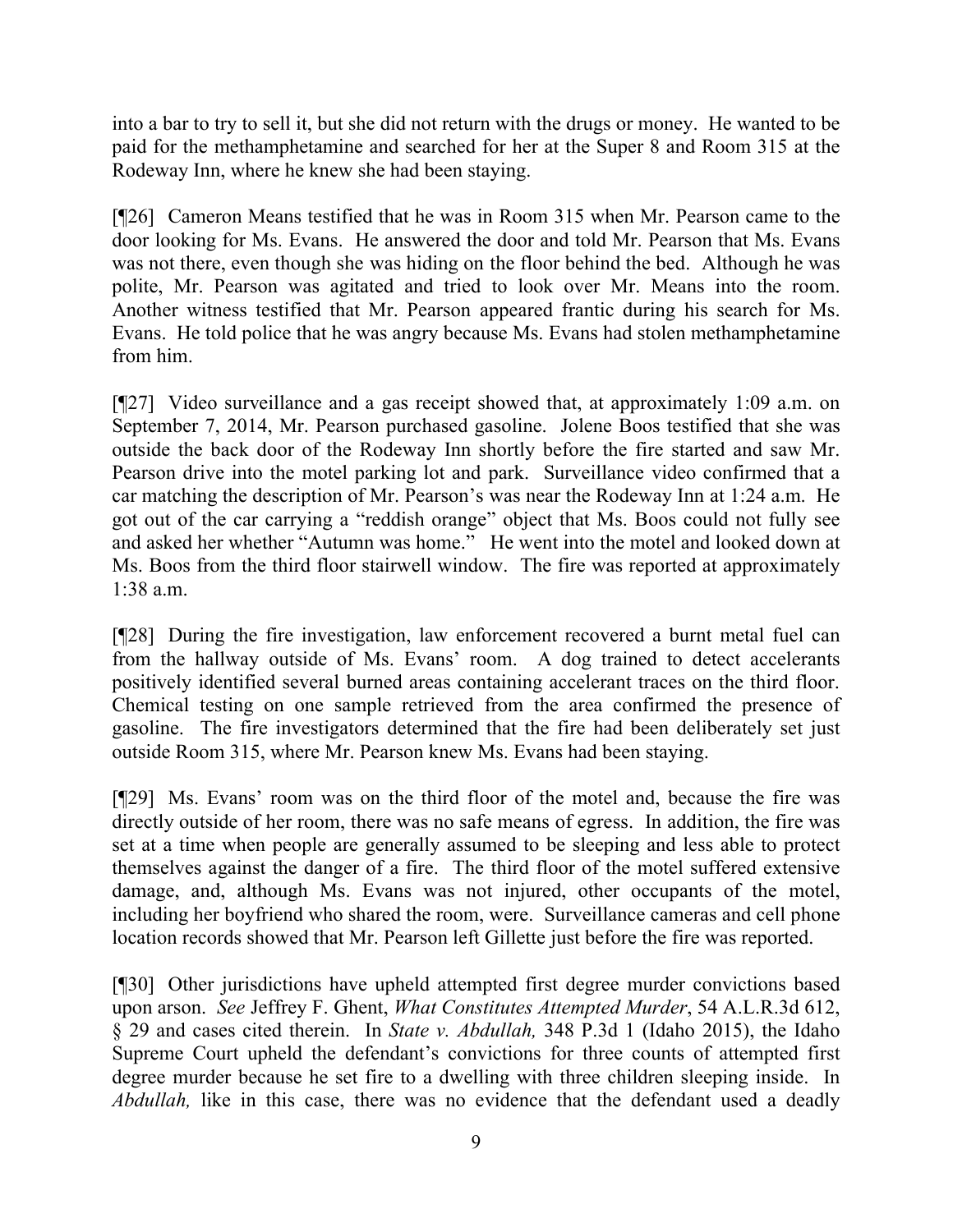weapon or threatened the children. However, the evidence that he set fire to the house while the children were sleeping inside was sufficient for a reasonable jury to conclude that he intended for the children to "die in the burning home." *Id.* at 44.

[¶31] Like in *Abdullah,* there was no evidence that Mr. Pearson threatened Ms. Evans or used a deadly weapon. However, the evidence showed that Mr. Pearson was looking for Ms. Evans right before the fire started. He set the fire with an accelerant in the middle of the night directly outside of her third floor motel room, from which she had no clear means of escape. That combined with the evidence that he was angry at Ms. Evans and left town immediately after starting the fire was sufficient for a reasonable jury to conclude that he intended to kill her.

# *2. Failure to Disclose Agreements with Witness in a Timely Fashion*

[¶32] Mr. Pearson claims the prosecutor committed misconduct and violated his right to due process of law, as set out in *Brady,* 373 U.S. 83, 83 S. Ct. 1194 and *Giglio*, 405 U.S. 150, 154, 92 S. Ct. 763, 766, by failing to timely disclose that it had entered into agreements with Mr. Means. Because Mr. Pearson asserts that the State violated his constitutional rights, our standard for review is *de novo*. *Lawson v. State,* 2010 WY 145, ¶ 19, 242 P.3d 993, 1000 (Wyo. 2010).

[¶33] Prior to trial, defense counsel filed a "Demand for Discovery Pursuant to Brady v. Maryland" and a "Motion to Compel Disclosure of Plea Bargain or Existence of Promises of Immunity, Leniency or Preferential Treatment or Other Agreements with the State[']s Witnesses (Giglio Information)." Mr. Means was subpoenaed by the State to appear as a witness at Mr. Pearson's trial. Mr. Means was in police custody and receiving treatment in Casper, so the State arranged for him to be transported to Gillette prior to the trial. On Friday, August 14, 2015, the prosecutor met with Mr. Means and his attorney at the Campbell County Detention Center. Mr. Means was concerned about testifying at Mr. Pearson's trial because he had consumed and given away methamphetamine the night of the fire and feared being charged with crimes associated with that conduct. At approximately 4:00 p.m. on Friday, the State agreed to give Mr. Means immunity for his use and distribution of the methamphetamine on that night in exchange for his testimony at Mr. Pearson's trial.

[¶34] At 6:30 a.m. on the first day of trial, Monday, August 17, 2015, the State disclosed to defense counsel that the State had granted Mr. Means immunity for his testimony. At the same time, the State informed defense counsel that while the case against Mr. Pearson was pending, Mr. Means received first offender status under Wyo. Stat. Ann. § 7-13-301 (LexisNexis 2015) as part of a plea agreement in another matter. Mr. Pearson moved for an order in limine to prohibit Mr. Means from testifying because of the late disclosure of the agreements. The district court held a hearing on Mr. Pearson's motion before Mr. Means testified. Although it expressed concern over the late disclosure and ordered the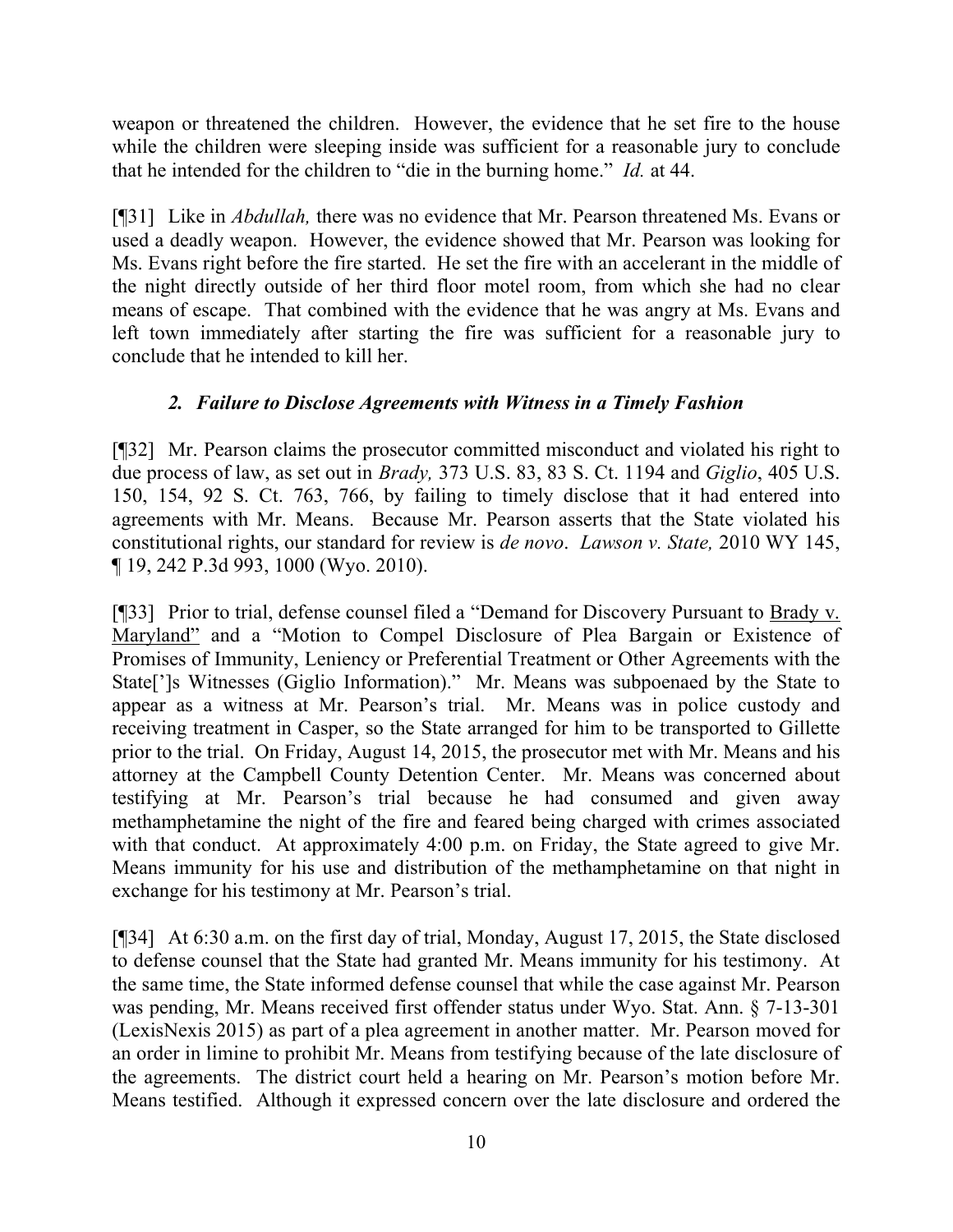State to produce the actual plea agreement in Mr. Means' case to the defense, the district court denied Mr. Pearson's motion because the evidence was made available to the defense in time to use at trial.

[¶35] In *Brady,* 373 U.S. at 87, 83 S. Ct. at 1196, the United States Supreme Court stated that "suppression by the prosecution of evidence favorable to an accused upon request violates due process where the evidence is material to either guilt or punishment, irrespective of the good faith or bad faith of the prosecution." *See also Wilkening v. State,* 2007 WY 187, ¶ 7, 172 P.3d 385, 386-87 (Wyo. 2007). "The Court later held that due process also requires the prosecution to disclose impeachment evidence, including plea agreements made with witnesses." *Worley v. State,* 2017 WY 3, ¶ 14, 386 P.3d 765, 770 (Wyo. 2017), citing *United States v. Bagley*, 473 U.S. 667, 676, 105 S. Ct. 3375, 3380, 87 L. Ed. 2d 481 (1985) and *Giglio*, 405 U.S. at 154, 92 S. Ct. at 766.

[¶36] To establish that the prosecution violated due process by suppressing exculpatory evidence, Mr. Pearson has the burden of establishing that the prosecution suppressed evidence, the evidence was favorable to the defense, and the evidence was material because it is reasonably probable that, had the evidence been disclosed to the defense, the result of the proceeding would have been different. *Worley,* ¶ 14, 386 P.3d at 770.

[¶37] We held in *Thomas v. State,* 2006 WY 34, ¶ 16, 131 P.3d 348, 353 (Wyo. 2006) (citations omitted), that

> [t]he delayed disclosure of *Brady* materials is not always grounds for reversal. As long as disclosure is made before it is too late for the defendant to make use of the evidence, due process is satisfied. *Brady* is not violated when the material is available to the defendant during trial. The essence of *Brady* is the discovery of information *after the trial,* which was known to the prosecution but unknown to the defense during the trial. Thus, where exculpatory evidence is discovered during the trial and defense counsel has the opportunity to use it in cross-examination, closing argument, or other parts of the defense case, courts generally do not find a due process violation.

[¶38] Mr. Means had been detained out of town, and the State did not meet with him and enter into the agreement until the Friday before trial, and it then promptly notified defense counsel. The State disclosed its immunity and plea agreements with Mr. Means prior to trial, and the defense had the opportunity to use that information to impeach Mr. Means. *Compare Giglio,* 405 U.S. at 151-53, 92 S. Ct. at 764-65 (agreement not to prosecute witness in exchange for his testimony was not disclosed to the defense until after trial). The State explored the immunity and plea agreements with Mr. Means during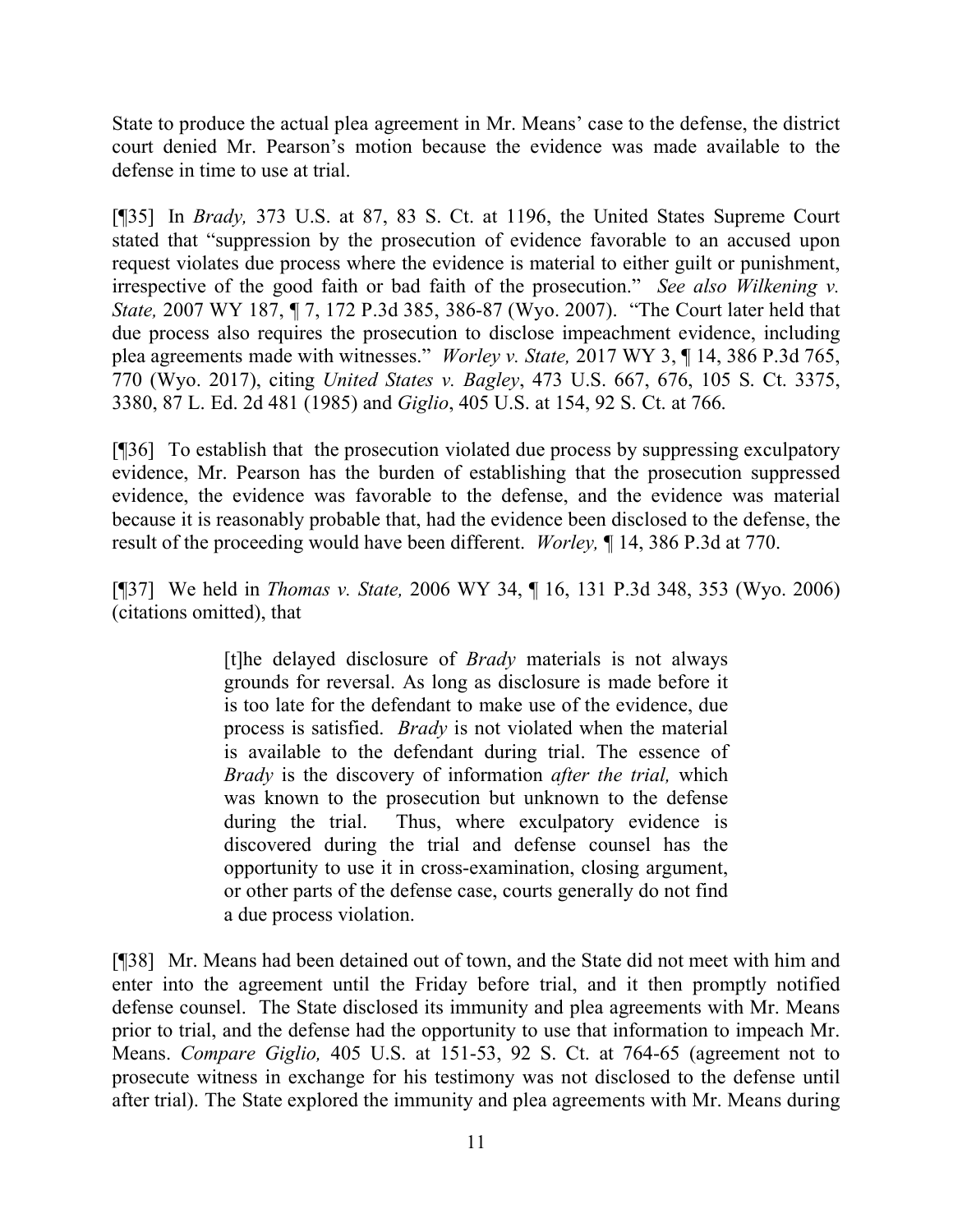his direct examination. Although the defense could have used the information when questioning Mr. Means, it did not do so. Therefore, under *Thomas* and *Brady,* the prosecution did not suppress the evidence in violation of due process.

[¶39] Mr. Pearson also asserts it was reasonably probable that, had the evidence been disclosed to him, the result of his trial would have been different. Relying on *United States v. Bagley,* 473 U.S. 667, 683-84, 105 S. Ct. 3375, 3384, 87 L. Ed. 2d 481 (1985), Mr. Pearson argues that defense counsel's preparation and presentation of the case was compromised because of the late disclosure of the impeachment evidence. He claims defense counsel had to divert "time and effort from the case he had already prepared" in order to look into the evidence of the agreements between Mr. Means and the State.

[¶40] In *Bagley,* 473 U.S. at 683-84, 105 S. Ct. at 3384, the United States Supreme Court stated that the prosecution's failure to disclose impeachment evidence may have impaired the defendant's ability to prepare and present its case, thereby violating his right to due process of law. However, in that case, the disclosure did not come until after trial and the Supreme Court ruled that there was "a significant likelihood" that the prosecutor's failure to disclose a reward offered to two government witnesses "misleadingly induced defense counsel to believe [the witnesses] could not be impeached on the basis of bias or interest arising from inducements offered by the Government." *Id.*  at 683.

[¶41] In Mr. Pearson's case, by contrast, defense counsel received information about the immunity and plea agreements prior to the start of trial. Although he knew about the agreements, he did not use that information to impeach Mr. Means. Additionally, there is nothing in the record to support Mr. Pearson's assertion that the late disclosure otherwise impacted defense counsel's preparation. Defense counsel focused on Mr. Means' drug use on the night of the fire to undermine his credibility. He succeeded in having Mr. Means testify that Ms. Evans frequently angered people by "scamming" them for drugs or money, raising the possibility that someone else wanted to kill Ms. Evans. Mr. Means also testified on cross examination that Mr. Pearson was respectful and civil when he came to Room 315 looking for Ms. Evans. Defense counsel emphasized those aspects of Mr. Means' testimony in closing argument. The situation addressed in *Bagley* simply does not exist in this case. Because the State disclosed the information about the immunity and plea agreements prior to the trial and the defense had the opportunity to use the evidence at trial, there was no due process violation under *Brady, Giglio* or *Bagley.* 

[¶42] Finally, Mr. Pearson argues that the district court's failure to exclude Mr. Means' testimony did "nothing to address the misconduct of the prosecutor" in failing to provide the information in a timely manner. Mr. Pearson's argument on appeal is limited to his claim that his due process rights under *Brady* and its progeny were violated. Given there